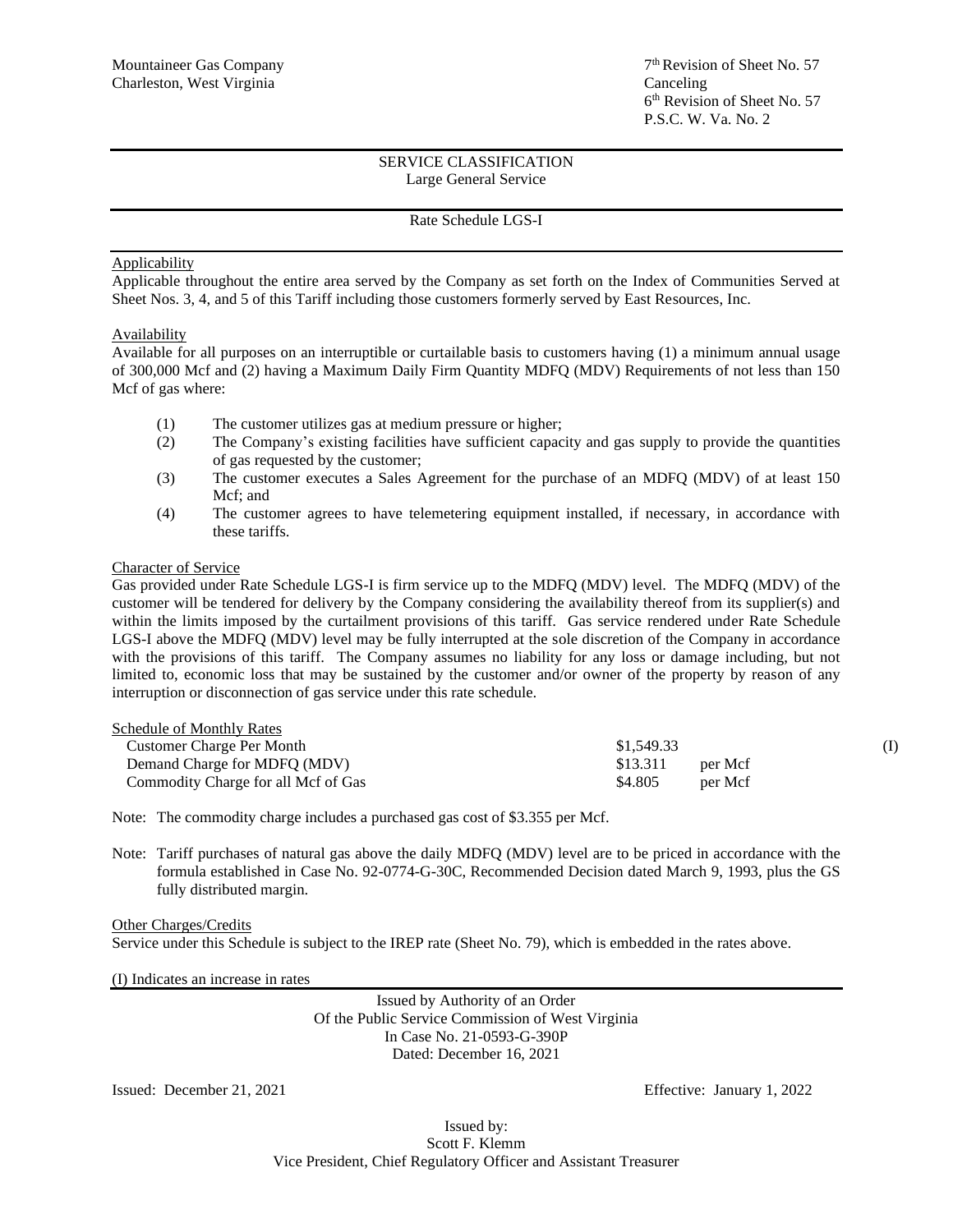## SERVICE CLASSIFICATION Large General Service

## Rate Schedule LGS-I

Minimum Monthly Charge

The minimum monthly charge shall be the customer charge plus demand charge for MDFQ (MDV).

#### Delayed Payment Penalty

A delayed payment penalty of one percent (1%) on the current usage billings not paid by the latest payment date (20 days after the bill has been rendered) will be added to the bill in accordance with Section 6.7 of the Rules and Regulations herein.

## Availability of Excess Gas

In the event the Customer desires to purchase on any day gas in excess of the maximum volume specified in its service agreement, the Customer shall inform the Company and if the Company is able to provide such excess gas required by the Customer from its operations, the Company will make such excess gas available to be billed according to charges in the Schedule of Monthly Rates.

If such excess gas cannot be made available to the Customer from the Company's own operations, the Company may comply with such request to the extent that excess gas is temporarily available from the Company's gas supplier(s), in order to provide gas which otherwise would not be available. Such excess volume will be billed according to charges in the schedule of monthly rates plus the excess volume multiplied by the net of ten cents (\$0.10) per Mcf delivery charge plus the supplier(s) excess gas service rate per Mcf minus the currently effective commodity component of purchased gas cost per Mcf.

#### Other Provisions

#### **Transportation**

Rate Schedule GTS is available for service to Customers qualifying under the requirements and provisions therein.

#### Special Contract Program

Rate Schedule SCP is available for service to Customers qualifying under the requirements and provisions therein.

#### Standby Service

Rate Schedule LGS-I is available to Customers taking gas on an interruptible basis or from other than Company sources as a standby sales service. The Maximum Daily Firm Quantity specified in the Customers Sales Agreement represents the maximum level of standby sales service which the Company is obligated to supply.

(C) Indicates change in text or regulations

(N) Indicates new rate schedule

Issued by Authority of an Order Of the Public Service Commission of West Virginia In Case No. 19-0316-G-42T and No. 19-0709-G-390P Dated December 26, 2019

Issued: December 31, 2019 Effective: January 1, 2020

Issued by: Tom M. Taylor President

(C, N)